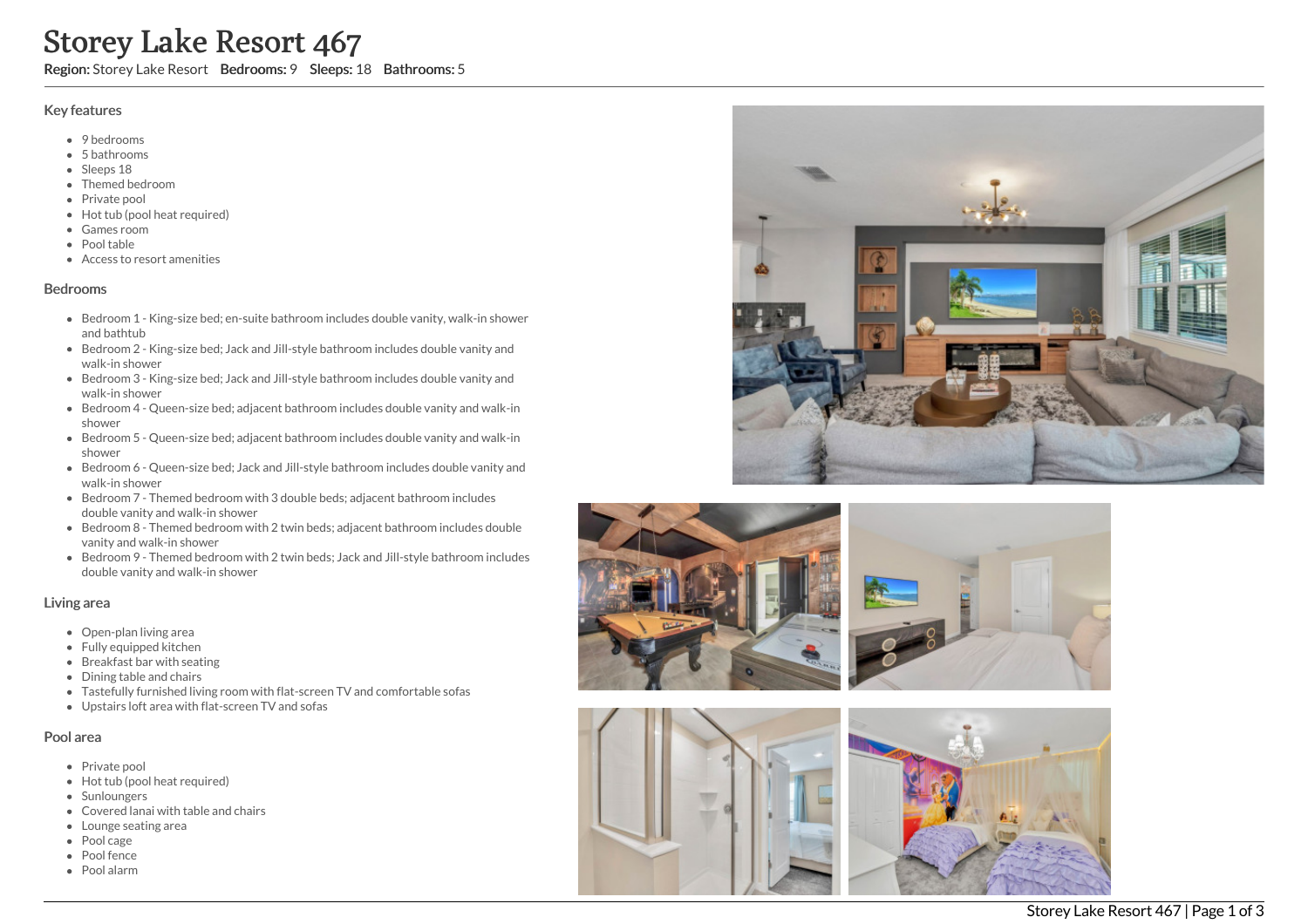### Home entertainment

- Flat-screen TVs in living area and all bedrooms
- Game room includes foosball, pool table, air hockey, arcade game machine, 2 flatscreen TVs and gaming chairs

## General

- Wifi
- Parking
- Air conditioning
- Children welcome

### Laundry room

- Washer and dryer
- Iron and ironing board

## Children's equipment available for hire

- Crib
- Stroller
- $\bullet$  High chair
- Pack and play

## Resort facilities

Situated just 17 miles from Orlando International Airport, Storey Lake Resort is ideally located within close proximity to Orlando à ¢â, ¬â, ¢s major attractions. Guests at this resort can enjoy full access to a range of first-class amenities based around the impressive clubhouse  $\tilde{A} \phi \hat{a}$ ,  $\tilde{E}$   $\tilde{c}$  The Hideaway $\tilde{A} \phi \hat{a}$ ,  $\tilde{a}$ ,  $\phi$ . Here, you will find a 9-hole mini golf course, volleyball courts, a fully-equipped fitness center and kayak rentals. The resort also features a large communal pool and spa, waterslides and a lazy river where guests can enjoy a 5\* poolside dining and drinks service.

## Places of interest

- Supermarket 1 mile
- $\bullet$  Shopping mall 2 miles
- Disney World 5 miles
- Seaworld 7 miles
- Universal Studios 10 miles
- Legoland 37 miles
- Airport 17 miles
- Beaches 69 miles